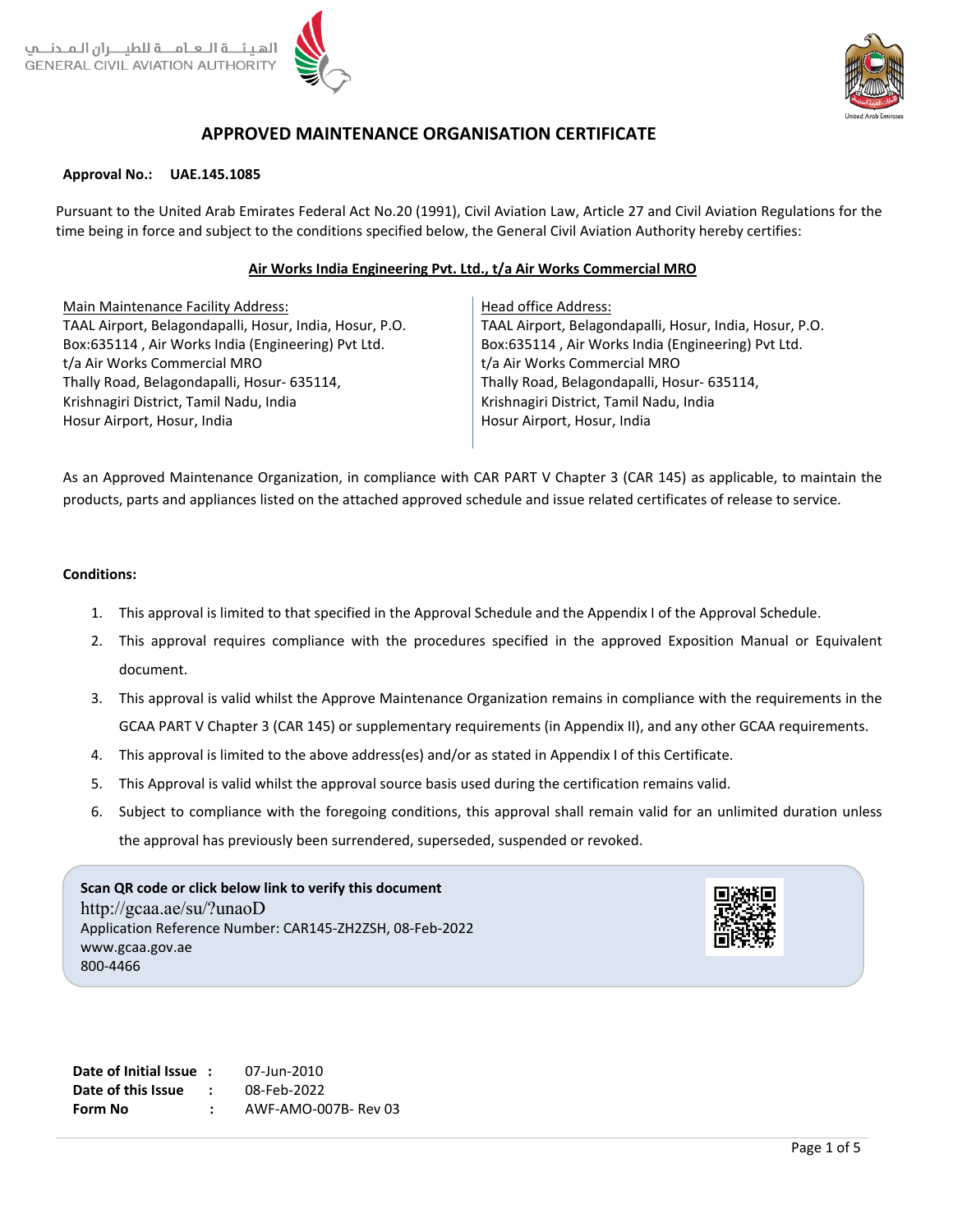



# **APPROVAL SCHEDULE**

| <b>Aircraft Rating</b>       |                                   |                |                |  |  |  |  |
|------------------------------|-----------------------------------|----------------|----------------|--|--|--|--|
| <b>RATING</b>                | <b>LIMITATION</b>                 | <b>LINE</b>    |                |  |  |  |  |
| A1 - Aeroplane above 5700 Kg | Airbus A319/A320/A321 (IAE V2500) | $\pmb{\times}$ |                |  |  |  |  |
|                              | Airbus A320 (CFM56)               | $\mathsf{X}$   | $\mathsf{X}$   |  |  |  |  |
|                              | Airbus A320 (IAE V2500)           |                | $\pmb{\times}$ |  |  |  |  |
|                              | Airbus A320/A321 (IAE V2500)      |                | $\mathsf{X}$   |  |  |  |  |
|                              | Airbus A321 (CFM LEAP 1A)         |                | $\pmb{\times}$ |  |  |  |  |
|                              | Airbus A321 (IAE V2500)           |                | X              |  |  |  |  |
|                              | Airbus A330 (RR RB211 Trent 700)  |                | X              |  |  |  |  |
|                              | Boeing 737-800 (CFM 56)           |                | $\mathsf{X}$   |  |  |  |  |
|                              | Boeing 777-200 (GE 90)            |                | $\mathsf{X}$   |  |  |  |  |
|                              | Boeing 777-200/300 (GE 90)        |                | $\mathsf{X}$   |  |  |  |  |
|                              | Boeing 777-300 (GE 90)            |                | $\mathsf{X}$   |  |  |  |  |
|                              | Boeing 777F (GE 90)               |                | $\mathsf{X}$   |  |  |  |  |
|                              | Boeing 787-9 (GE GEnx)            |                | $\pmb{\times}$ |  |  |  |  |
|                              | Boeing 787-9/10 (GE GEnx)         |                | $\pmb{\times}$ |  |  |  |  |

Notes:

- Base maintenance approvals are limited to the stations referred on the Appendix I to this certificate.

- Line maintenance approvals are limited to the stations referred on the Appendix I to this certificate.

**Date of Initial Issue :** 07-Jun-2010 **Date of this Issue :** 08-Feb-2022 **Form No :** AWF-AMO-007B- Rev 03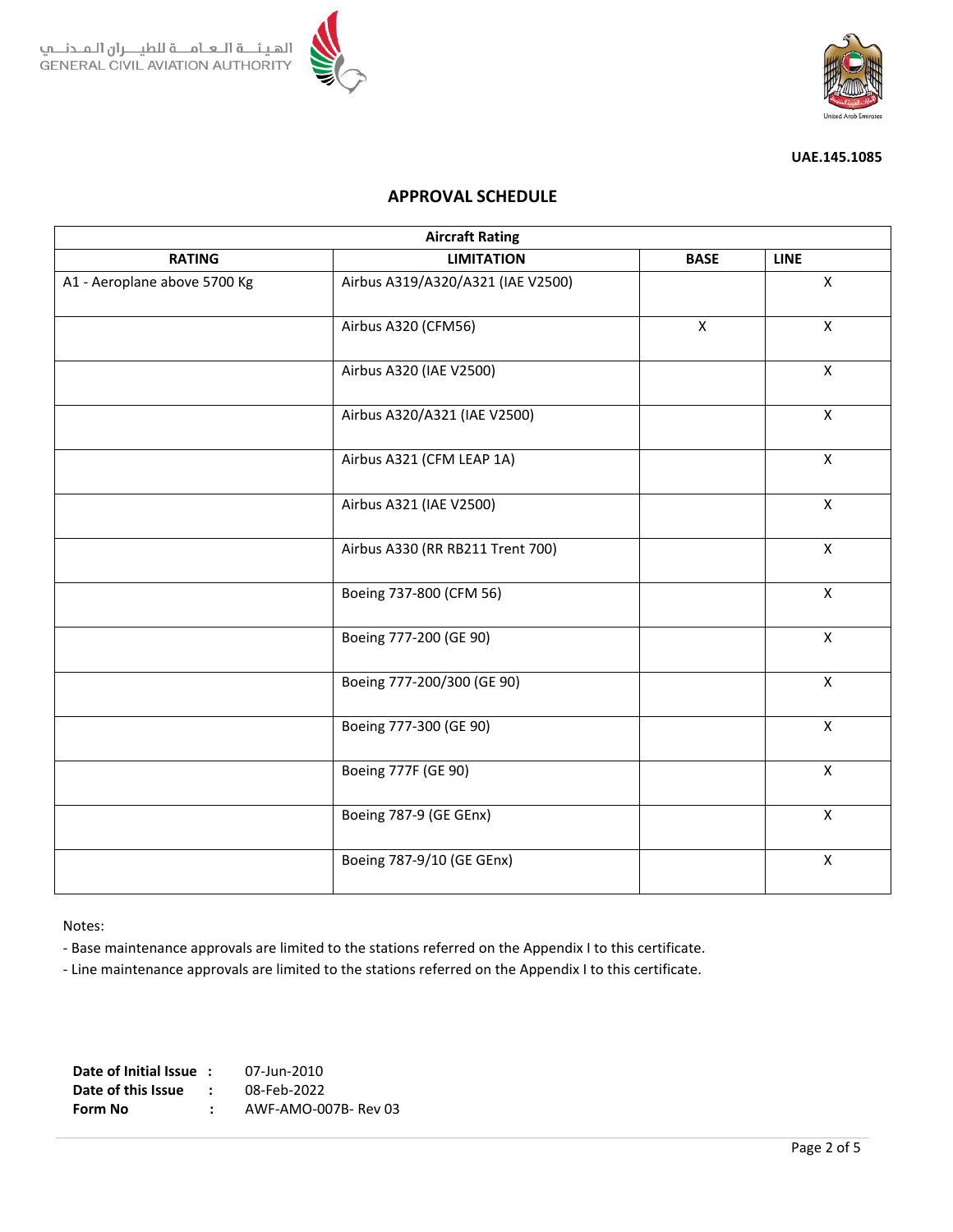



| Components other than complete engines or APUS Component Rating |       |  |  |  |
|-----------------------------------------------------------------|-------|--|--|--|
| <b>LIMITATION</b>                                               | Hosur |  |  |  |
| C1 Air Cond & Press                                             |       |  |  |  |
| C <sub>20</sub> Structural                                      |       |  |  |  |
| C5 Electrical Power & Light                                     |       |  |  |  |

Notes:

- Components in accordance with the Capability List defined in the Company MOE.

- This approval schedule is limited to those products and activities specified in the scope of approval section contained in the approved EASA Maintenance Organization Exposition.

- This approval schedule supersedes the previous approved certificate.

Limitation:

\* This products and activities specified in the scope of approval section contained is not covered under EASA Maintenance Organization Exposition.

|                | AIRCRAFT/ENGINE     |
|----------------|---------------------|
| <b>Station</b> | Airbus A320 (CFM56) |
| <b>VO95</b>    | X*                  |

# **APPENDIX I LIMITATIONS OF BASE MAINTENANCE APPROVAL**

## **LIMITATIONS OF LINE MAINTENANCE APPROVAL**

|--|

| Date of Initial Issue: |               | 07-Jun-2010          |
|------------------------|---------------|----------------------|
| Date of this Issue     | $\mathcal{L}$ | 08-Feb-2022          |
| Form No                |               | AWF-AMO-007B- Rev 03 |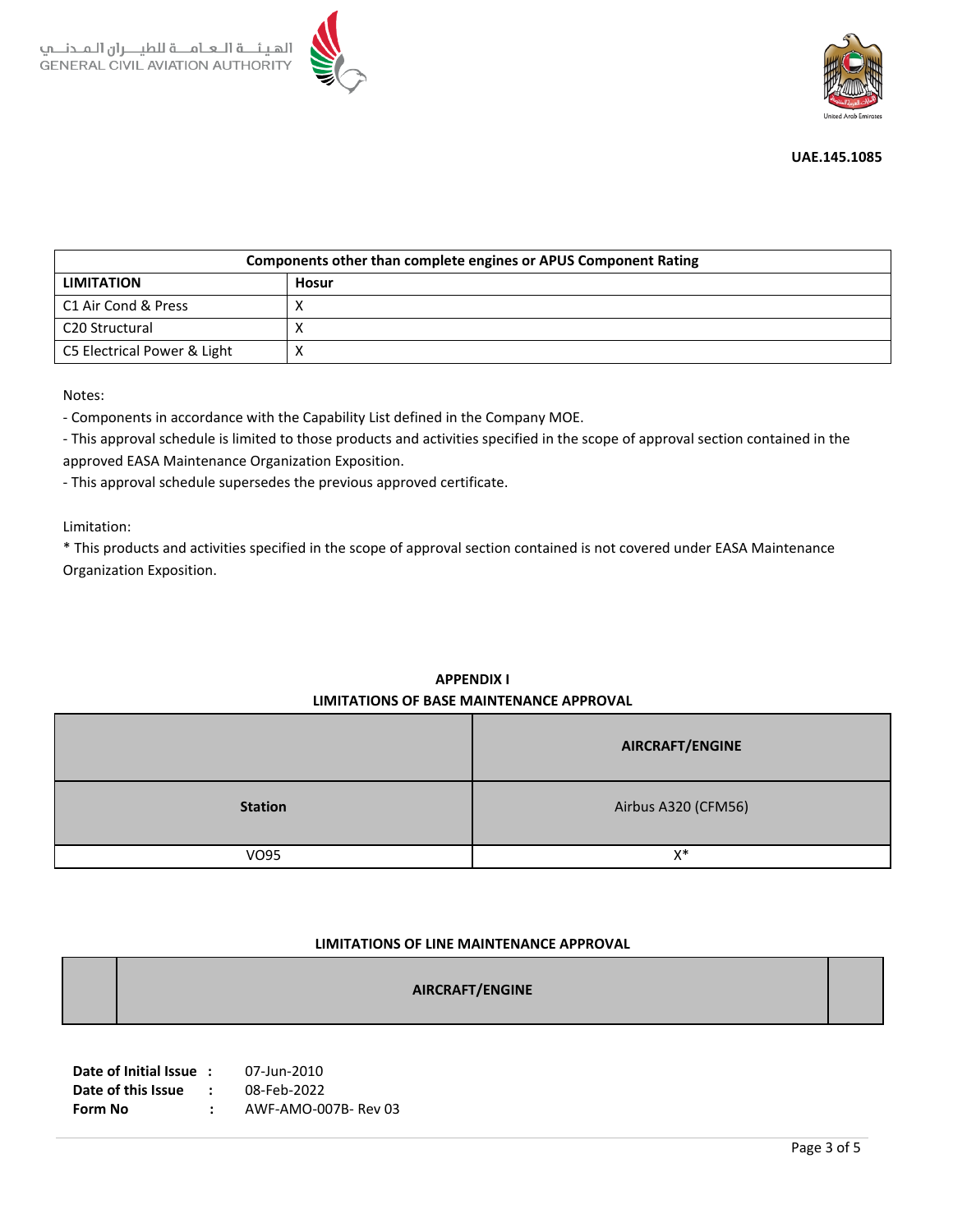



| <b>Station</b> | Airbus<br>A319/A<br>320/A3<br>21 (IAE<br>V2500) | Airbus<br>A320<br>(CFMS6)<br>$\lambda$ | Airbus<br>A320<br>(IAE<br>V2500) | Airbus<br>A320/A<br>321<br>(IAE<br>V2500) | Airbus<br>A321<br>(CFM<br><b>LEAP</b><br>1A) | Airbus<br>A321<br>(IAE<br>V2500) | Airbus<br>A330<br>(RR)<br>RB211<br>Trent<br>700) | <b>Boeing</b><br>$737 -$<br>800<br>(CFM<br>56) | Boeing<br>$777-$<br>200 (GE<br>90) | <b>Boeing</b><br>$777-$<br>200/30<br>0(GE)<br>90) | <b>Boeing</b><br>$777-$<br>300 (GE<br>90) | <b>Boeing</b><br>777F<br>(GE 90) | <b>Boeing</b><br>787-9<br>(GE<br>GEnx) | <b>Boeing</b><br>787-<br>9/10<br>(GE<br>GEnx) |
|----------------|-------------------------------------------------|----------------------------------------|----------------------------------|-------------------------------------------|----------------------------------------------|----------------------------------|--------------------------------------------------|------------------------------------------------|------------------------------------|---------------------------------------------------|-------------------------------------------|----------------------------------|----------------------------------------|-----------------------------------------------|
| AMD            | L2                                              | L2                                     |                                  |                                           | $L2*$                                        |                                  | L <sub>2</sub>                                   | L2                                             | L <sub>2</sub>                     |                                                   | L <sub>2</sub>                            | L <sub>2</sub>                   |                                        | $L2*$                                         |
| <b>BLR</b>     | L2                                              | L2                                     |                                  |                                           | $L2*$                                        |                                  | L2                                               | L <sub>2</sub>                                 |                                    | L2                                                |                                           | L2                               |                                        | L2                                            |
| BOM*           | L2                                              | L2                                     |                                  |                                           | L2                                           |                                  |                                                  | L2                                             |                                    | L2                                                |                                           | L2                               |                                        |                                               |
| $CCJ*$         | L2                                              | L2                                     |                                  |                                           | L <sub>2</sub>                               |                                  |                                                  | L2                                             |                                    |                                                   |                                           |                                  |                                        |                                               |
| $CCU*$         |                                                 |                                        | L <sub>2</sub>                   |                                           |                                              | L2                               | L <sub>2</sub>                                   | L2                                             |                                    | L2                                                |                                           | L2                               |                                        |                                               |
| $CJB*$         |                                                 | L2                                     |                                  |                                           | L2                                           |                                  |                                                  |                                                |                                    |                                                   |                                           |                                  |                                        |                                               |
| DEL            |                                                 | L2                                     |                                  |                                           | $L2*$                                        |                                  |                                                  | $L2*$                                          |                                    | L2                                                |                                           | L2                               |                                        |                                               |
| <b>GOI</b>     |                                                 | L2                                     |                                  |                                           | $L2*$                                        |                                  |                                                  |                                                |                                    |                                                   |                                           |                                  |                                        |                                               |
| HYD*           |                                                 | L2                                     |                                  |                                           | L2                                           |                                  | L <sub>2</sub>                                   | L2                                             |                                    |                                                   |                                           |                                  | L <sub>2</sub>                         |                                               |
| JAI*           |                                                 | L2                                     | L2                               |                                           | L2                                           | L2                               |                                                  |                                                |                                    |                                                   |                                           |                                  |                                        |                                               |
| LKO*           |                                                 |                                        |                                  |                                           |                                              |                                  |                                                  | L2                                             |                                    |                                                   |                                           |                                  |                                        |                                               |
| <b>MAA</b>     |                                                 | L2                                     |                                  | L2                                        | $L2*$                                        |                                  |                                                  | $L2*$                                          |                                    | L2                                                |                                           | L2                               |                                        | $L2*$                                         |
| NAG*           |                                                 | L2                                     |                                  |                                           | L2                                           |                                  |                                                  |                                                |                                    |                                                   |                                           |                                  |                                        |                                               |
| TRV*           |                                                 | L <sub>2</sub>                         |                                  | L2                                        | L2                                           |                                  |                                                  | L <sub>2</sub>                                 |                                    | L2                                                |                                           | L <sub>2</sub>                   |                                        |                                               |